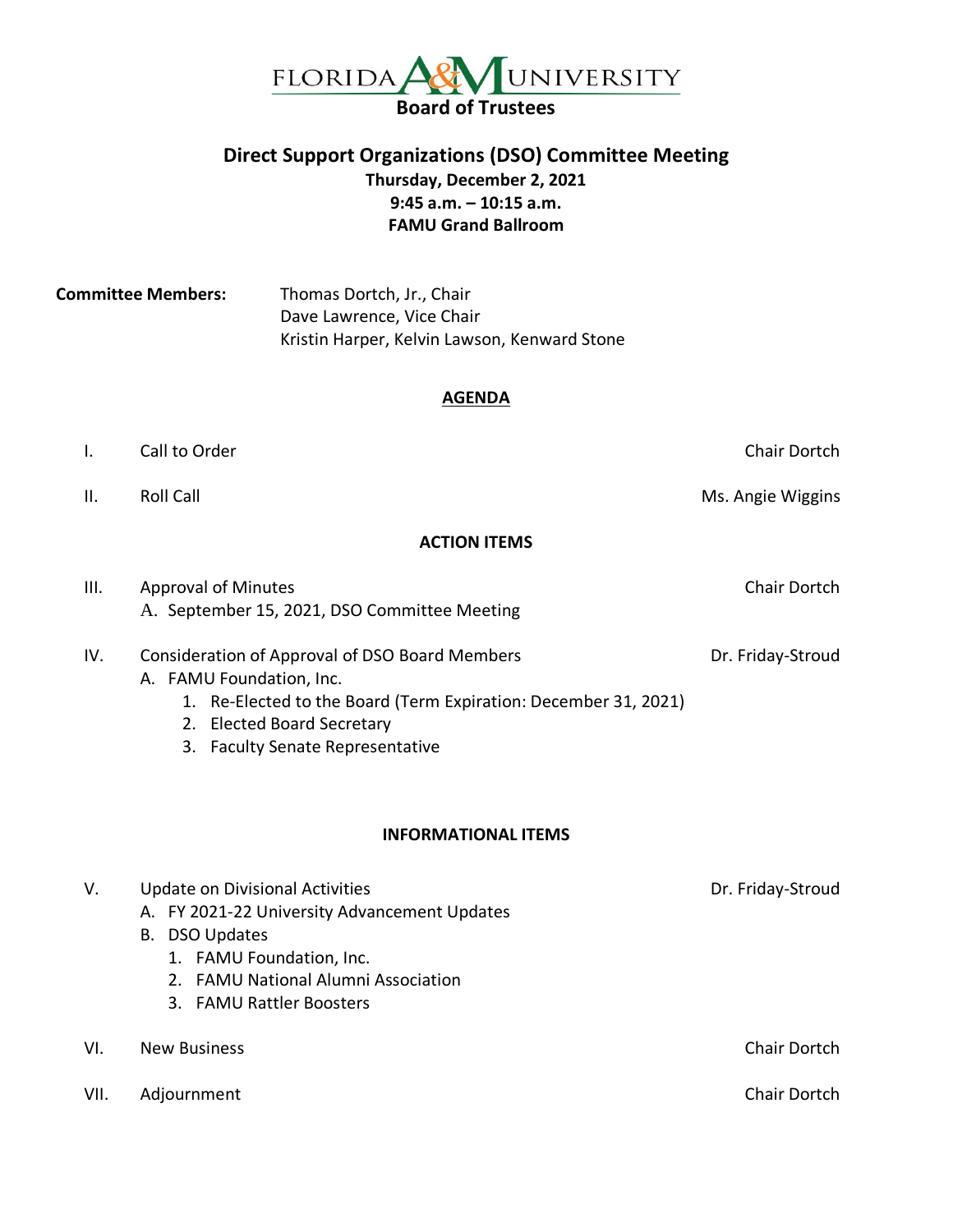

# **Direct Support Organizations (DSO) Committee Wednesday, December 1, 2021 Agenda Item III.**

| Subject:               | Consideration of the Approval of Minutes                                                                                                                 |
|------------------------|----------------------------------------------------------------------------------------------------------------------------------------------------------|
|                        | Proposed Board Action: Approval of the Minutes                                                                                                           |
| <b>Rationale:</b>      | In accordance with the Florida Statues, a governmental body shall prepare<br>and keep minutes or make a tape recording of each open meeting of the body. |
| <b>Recommendation:</b> | Approve the DSO Committee Meeting Minutes for September 15, 2021.                                                                                        |
| Attachment:            | Yes                                                                                                                                                      |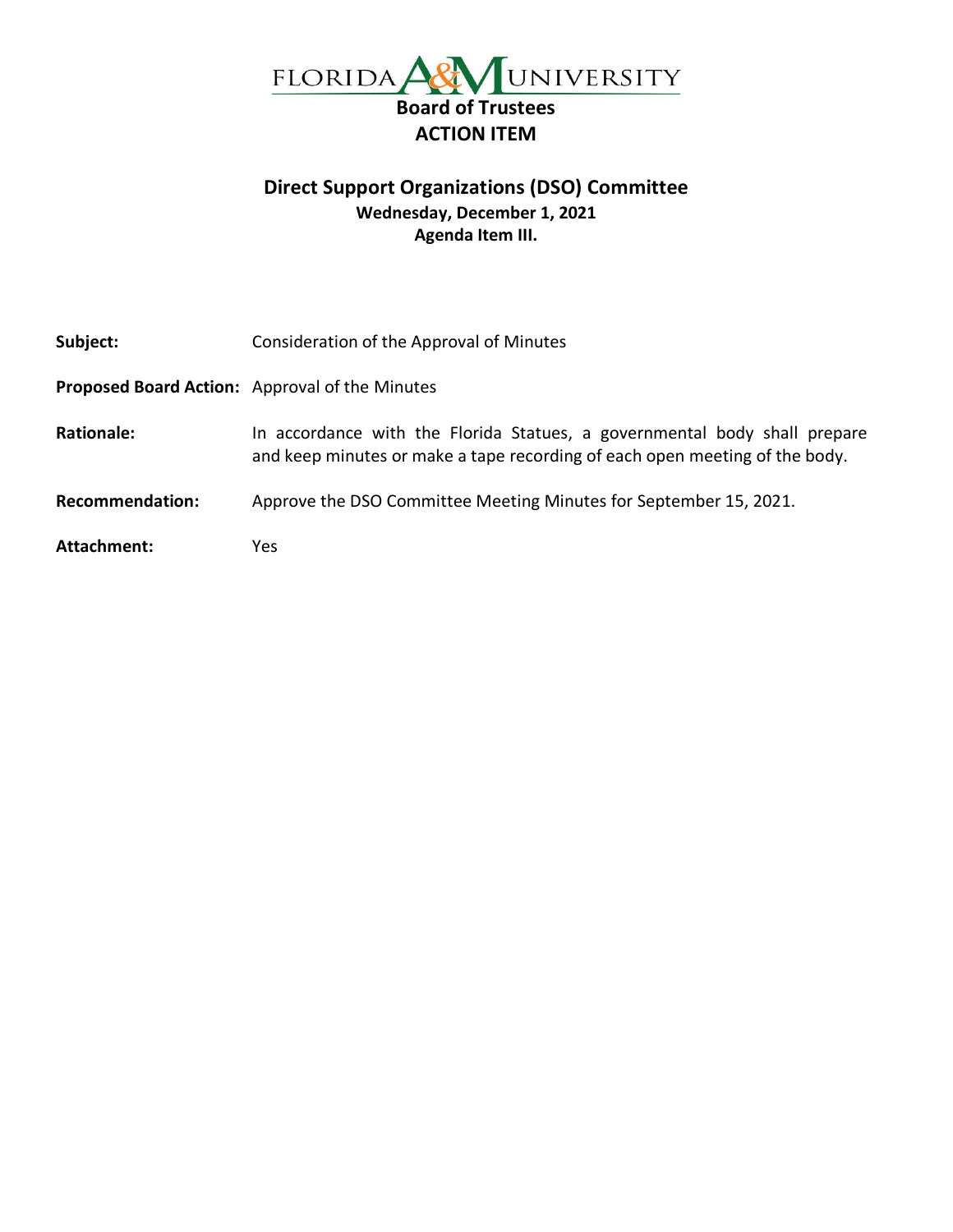

### **Direct Support Organizations (DSO) Committee Minutes Trustee Thomas Dortch, Chair Wednesday, September 15, 2021**

Chair Thomas Dortch, Jr., called the meeting to order. Trustees Kristin Harper, Dave Lawrence, Kelvin Lawson, and Kenward Stone were present. A quorum was established. Four action items and several informational items were presented to the DSO Committee.

## *The Committee recommended approval of the following items.* **Approval of June 2, 2021, DSO Committee Meeting Minutes**

Trustee Lawson motioned for approval; seconded by Trustee Harper. The motion passed, unanimously.

## **Consideration of Approval of Donation-Based Naming**

• **The HCA Florida Healthcare Simulation Laboratory**

This donation-based naming request was submitted for approval in accordance with FAMU Board of Trustees Policy No. 2008-05, Naming Opportunities. The HCA Florida Healthcare Simulation Laboratory will be named upon receipt of the gift. The simulation laboratory is located within the School of Allied Health Sciences. A motion was made to recommend this donation-based naming to the FAMU Board of Trustees (BOT) for approval. Trustee Lawson motioned for approval; seconded by Trustee Harper. The motion passed, unanimously.

## **Consideration of Approval of DSO Board Members**

### • **FAMU Foundation, Inc.**

### o **Student Government Association Representative**

A motion was made to recommend to the FAMU BOT the approval of Mr. Maurice Gilbert to serve a second, one-year term, as the Student Government Association representative on the FAMU Foundation Board of Directors. Trustee Harper motioned for approval; seconded by Trustee Lawson. The motion passed, unanimously.

### o **Board Treasurer**

At the FAMU Foundation Board Meeting on September 5, Mrs. W. Rebecca Brown was elected to serve as the Board Treasurer for the remainder of the twoyear term (January 1, 2021-December 31, 2022) of the previous treasurer. At this DSO Committee Meeting, a motion was made to recommend to the FAMU BOT the approval of Mrs. Brown to serve as the FAMU Foundation Board Treasurer for the remaining two-year term. Trustee Lawson motioned for approval; seconded by Trustee Harper. The motion passed, unanimously.

### *The Committee received updates on Divisional Activities.*

## **A. FY 2020-21 University Advancement**

- FY 2020-2021 Fundraising Progress as of June 30, 2021 (most ever raised):
	- o Raised over \$13.M | \$11M was cash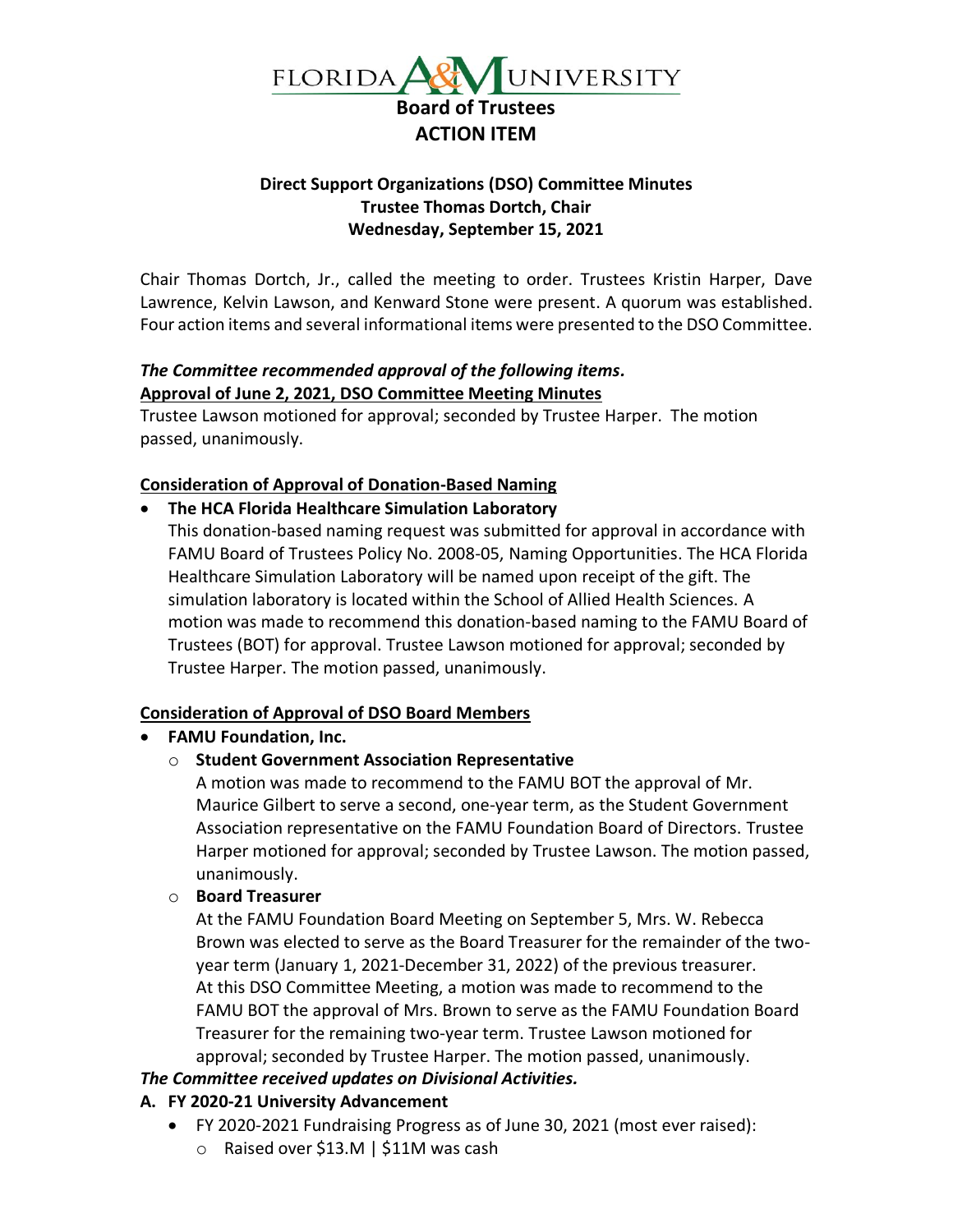

### **B. FY 2021-22 University Advancement**

- Several Board members provided comments and suggestions that are listed below.
	- o Increase alumni giving
		- $\triangleright$  Determine how to capture corporate match giving on behalf of alumni (this would be soft credit).
		- $\triangleright$  Spread the message to the alumni that their personal gifts are what contribute to the ratings for an increase in alumni giving, nationally. Note: staff is working to increase the number of donations from nondonating alumni base.
	- o Now is the time to enhance the staffing infrastructure consistency and being intentional are key; consider incorporating in more automated platforms.
		- $\triangleright$  Staff was encouraged to step-up the level of support as it relates to segments due to the different needs of potential and prospective donors. Examples of segments were given:
			- Philanthropists and foundations
			- Corporations
			- Alumni (repeat givers | new donors | alumni that are apart of established organizations or affinity groups | influencers)
			- Students
			- Trustees
	- $\circ$  Ensure that the Annual Report tells the story of where FAMU is going and what FAMU is seeking to accomplish. The marketplace needs clear knowledge of FAMU's strong disciplines.
	- $\circ$  As we tell the FAMU story, be intentionally focused with a slightly different story. Change the narrative to show the University's progression. Include the narrative that being a public institution does not mean that there are not funding needs.
	- $\circ$  A suggestion was made to utilize the FAMU BOT more for fundraising, etc.
	- $\circ$  A culture of giving model is needed for everyone at the University; leverage the audiences and voices for personal touches that make others want to give.
- Action Items
	- $\circ$  Staff was requested to send the Board the percentage of alumni giving rate at the other 11 SUS universities.
	- $\circ$  Staff was requested that at the next DSO Committee Meeting, to compare the analysis on what other departments are doing at similar institutions/review the public and private sectors for an analysis to share with the Board.
	- o At the next DSO Committee Meeting, staff was advised to return with a request for more infrastructure.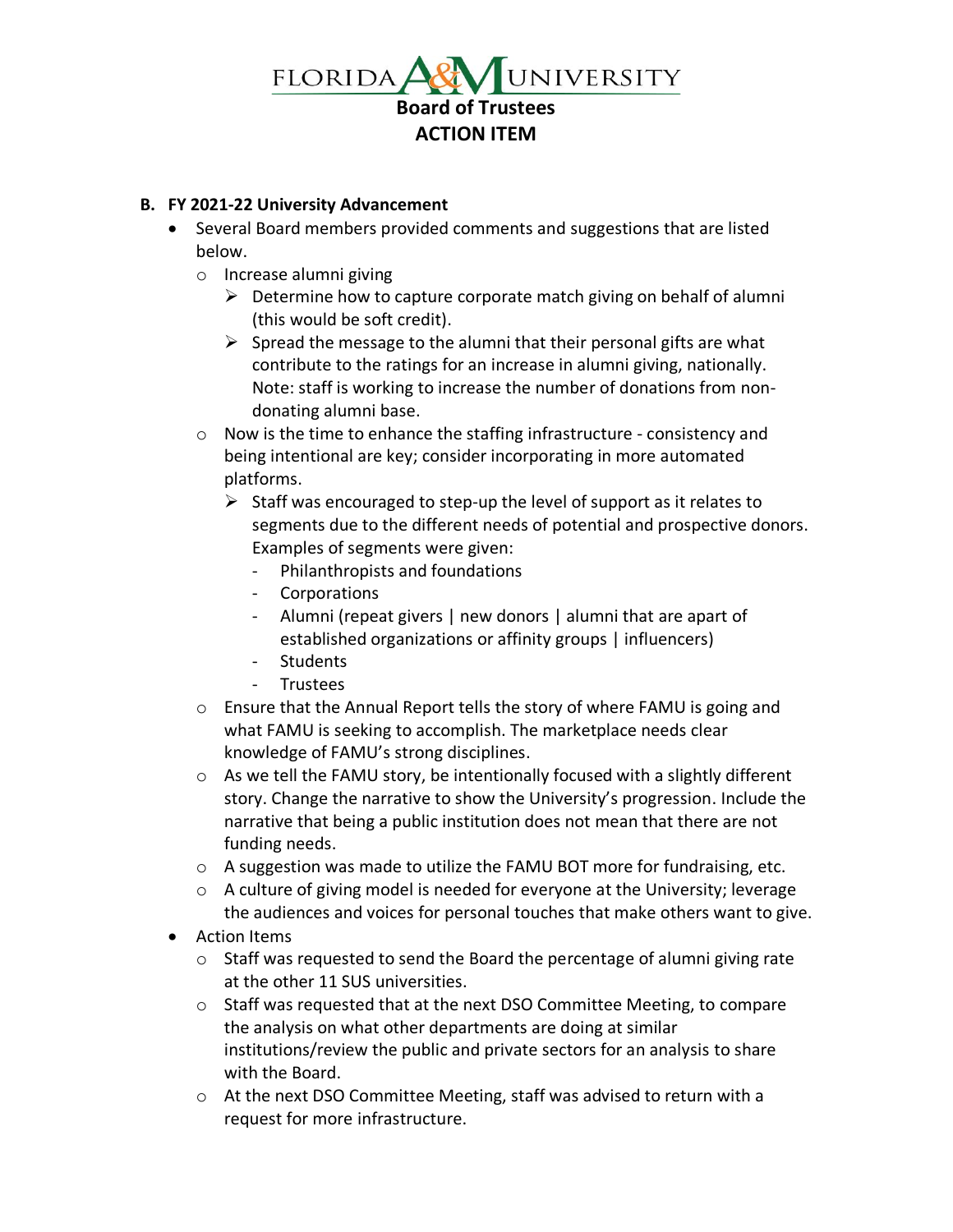

### **C. DSO Updates**

## **1. FAMU Foundation**

- The FAMU Foundation Board held its retreat in conjunction with the Orange Blossom Classic.
- The FAMU Foundation is at approximately \$157M in total assets managed.
- The Endowment is at \$118M.

## **2. FAMU National Alumni Association (NAA)**

- They are over 3500 strong and to-date have given more than \$700,000 towards the Save Our Students fund and are helping students to graduate.
- They held an event at the Orange Blossom Classic wherein they raised additional dollars for students.

### **3. FAMU Rattler Boosters**

• The FAMU Rattler Boosters continue to support FAMU Athletics.

With there being no further business, the meeting adjourned.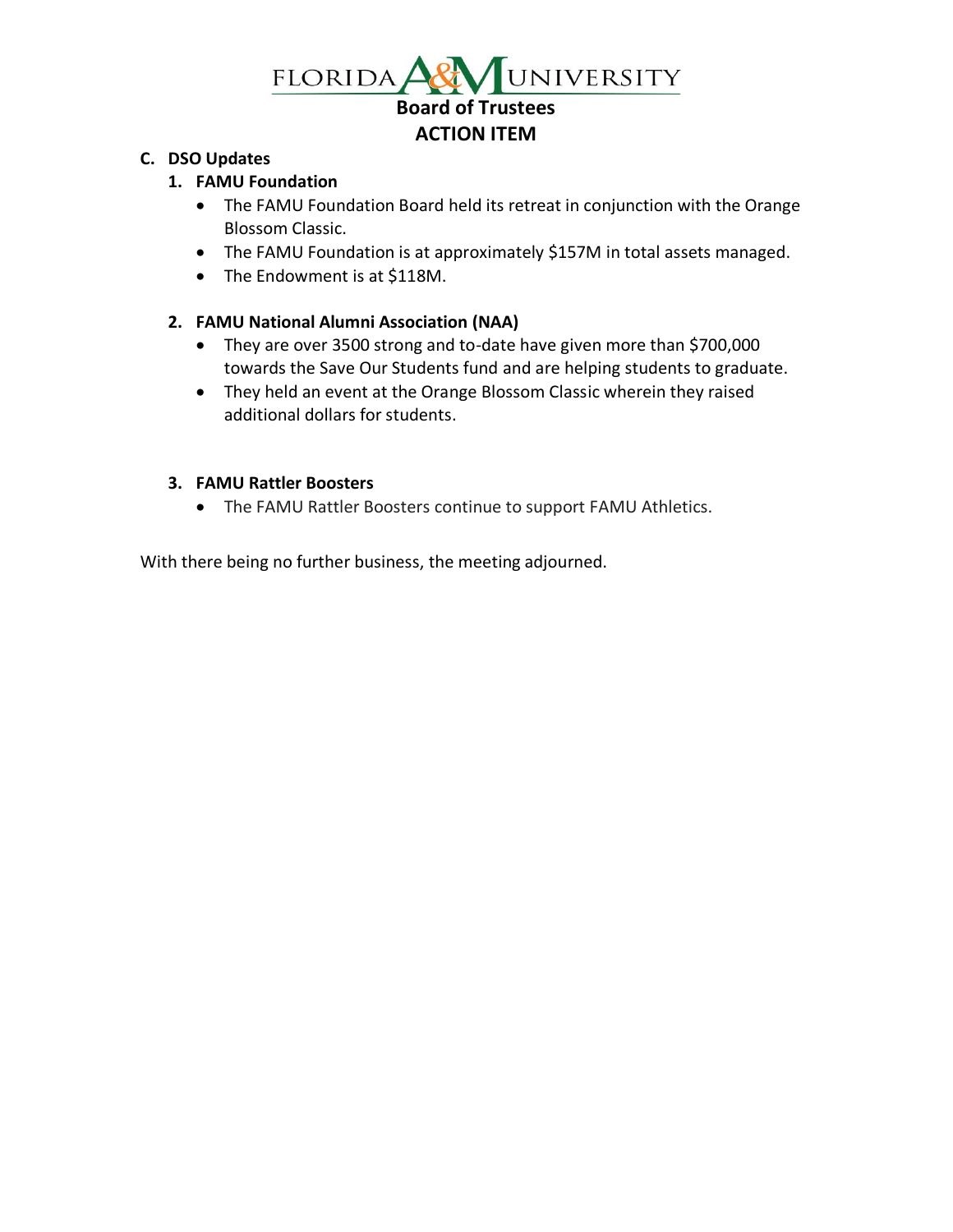

# **Direct Support Organizations (DSO) Committee Wednesday, December 1, 2021 Agenda Item IV.A.1.**

| Subject: | <b>Consideration of the Approval of DSO Board Members</b><br>A. FAMU Foundation Board of Directors<br>1. Re-Elected to the Board (Term Expiration: December 31, 2021)                                                                               |
|----------|-----------------------------------------------------------------------------------------------------------------------------------------------------------------------------------------------------------------------------------------------------|
|          | Proposed Board Action: Dr. Shawnta Friday-Stroud, Vice President of University Advancement and<br>Executive Director of the FAMU Foundation, will present the consideration of<br>approval of re-elected DSO Board Members for the FAMU Foundation. |
|          | This action item is submitted for approval in accordance with FAMU Board of<br>Trustees Policy Number 2018-01, "Provide that the Board shall approve all<br>appointments, including elected board members, to any DSO board."                       |
|          | At the November 20, 2021, FAMU Foundation General Board Meeting, six<br>Directors were re-elected to the FAMU Foundation Board due to term<br>expirations on December 31, 2021.                                                                     |
|          | Re-Elected to the Board                                                                                                                                                                                                                             |
|          | Ms. Elaine Armster                                                                                                                                                                                                                                  |
|          | Mr. Jemal Gibson                                                                                                                                                                                                                                    |
|          | Mr. Clifton Goins, IV                                                                                                                                                                                                                               |
|          | Mr. Laurence Humphries                                                                                                                                                                                                                              |
|          | Mrs. Lenetra King                                                                                                                                                                                                                                   |
|          | Mr. Tirrell Whittley                                                                                                                                                                                                                                |
|          | Continuation until her position is filled on the Board                                                                                                                                                                                              |
|          | Ms. Chan Bryant Abney                                                                                                                                                                                                                               |
|          | Mr. Chair, the DSO Committee is asked to consider the re-election of the six<br>Directors listed above to serve another four-year term, and the continuation of<br>Ms. Chan Bryant Abney, on the FAMU Foundation Board.                             |

**Attachment:** No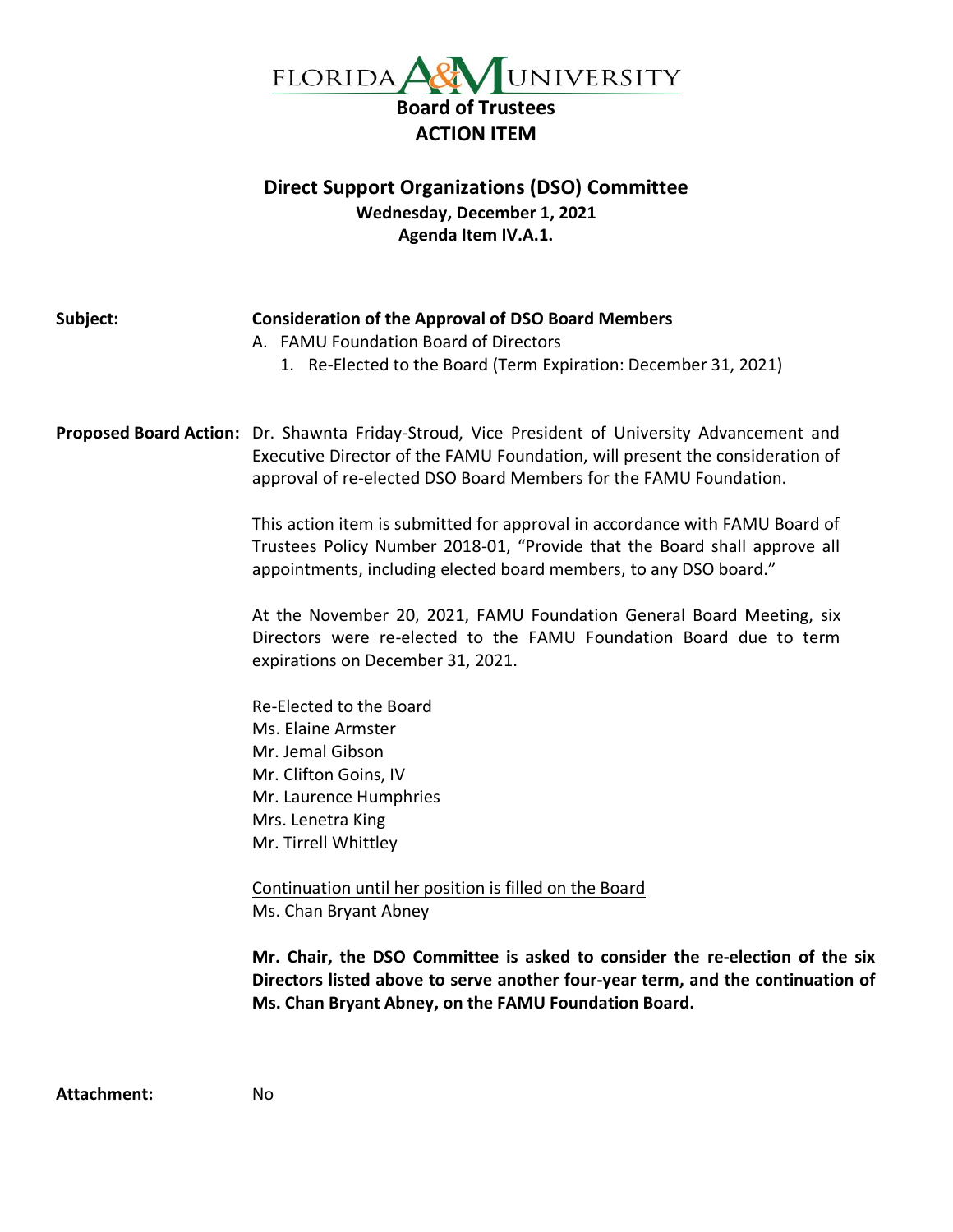

# **Direct Support Organizations (DSO) Committee Wednesday, December 1, 2021 Agenda Item: IV.A.2.**

| Subject: | <b>Consideration of Approval of DSO Board Member</b><br>A. FAMU Foundation Board of Directors<br>2. Elected Board Secretary<br>Ms. Erica Hill                                                                                                                                                                                                                                                                                                                                                                                                                                                                                                                                                                                                                                                                                                                                               |
|----------|---------------------------------------------------------------------------------------------------------------------------------------------------------------------------------------------------------------------------------------------------------------------------------------------------------------------------------------------------------------------------------------------------------------------------------------------------------------------------------------------------------------------------------------------------------------------------------------------------------------------------------------------------------------------------------------------------------------------------------------------------------------------------------------------------------------------------------------------------------------------------------------------|
|          | Proposed Board Action: Dr. Shawnta Friday-Stroud, Vice President of University Advancement and<br>Executive Director of the FAMU Foundation, will present the consideration of<br>approval of the election of a Board Secretary for the FAMU Foundation. The FAMU<br>Foundation Board needed to replace the previously elected Secretary.<br>This action item is submitted for approval in accordance with FAMU Board of<br>Trustees Policy Number 2018-01, III., D., 4. - Provide that the Board shall approve<br>all appointments, including elected board members, to any DSO board.<br>Director Erica Hill was elected to serve as the Board Secretary for the remainder<br>of the two-year term (January 2021- December 2022).<br>Mr. Chair, the DSO Committee is asked to consider the election of Ms. Erica Hill<br>to serve as Secretary of the FAMU Foundation Board of Directors. |

**Attachment:** No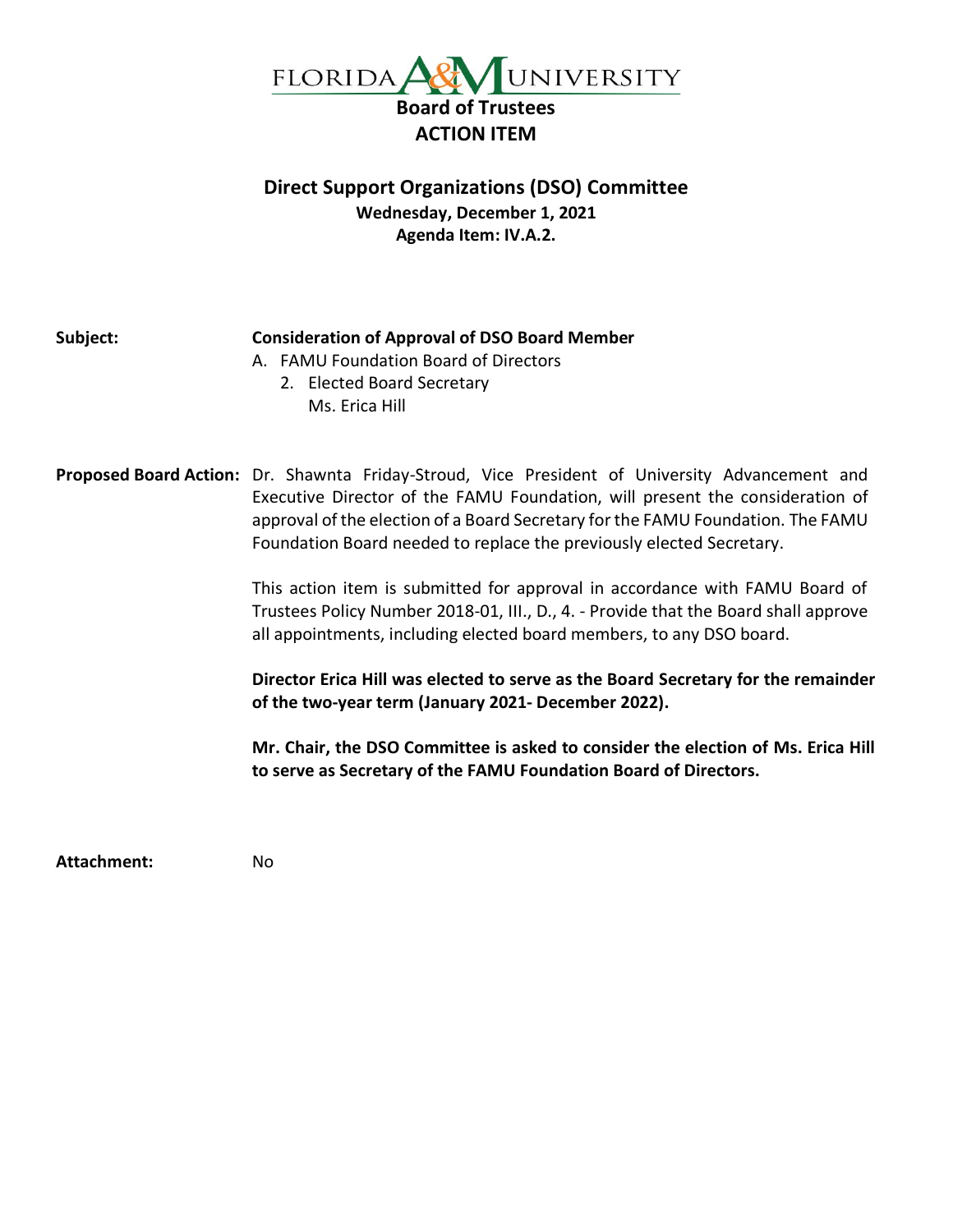

# **Direct Support Organizations (DSO) Committee Wednesday, December 1, 2021 Agenda Item: IV.A.3.**

| Subject:    | <b>Consideration of Approval of New DSO Board Member</b><br>A. FAMU Foundation Board of Directors<br>3. Faculty Senate Representative<br>Muhammad Haseeb, Ph.D.<br>Associate Professor of Entomology<br>Entomology Program & Center for Biological Control<br>College of Agriculture and Food Sciences<br>Florida A&M University                                                                                                                                             |
|-------------|------------------------------------------------------------------------------------------------------------------------------------------------------------------------------------------------------------------------------------------------------------------------------------------------------------------------------------------------------------------------------------------------------------------------------------------------------------------------------|
|             | Proposed Board Action: Dr. Shawnta Friday-Stroud, Vice President of University Advancement and<br>Executive Director of the FAMU Foundation, will present the consideration of<br>approval of new DSO Board Member for the FAMU Foundation.<br>This action item is submitted for approval in accordance with FAMU Board of<br>Trustees Policy Number 2018-01, "Provide that the Board shall approve all<br>appointments, including elected board members, to any DSO board." |
|             | The new Faculty Senate Representative, Dr. Muhammad Haseeb, was appointed<br>by the President of the Faculty Senate.                                                                                                                                                                                                                                                                                                                                                         |
|             | Mr. Chair, the DSO Committee is asked to consider the appointment of<br>Muhammad Haseeb, Ph.D., to serve as the Faculty Senate Representative on<br>the FAMU Foundation Board of Directors.                                                                                                                                                                                                                                                                                  |
| Attachment: | Yes                                                                                                                                                                                                                                                                                                                                                                                                                                                                          |

1. Bio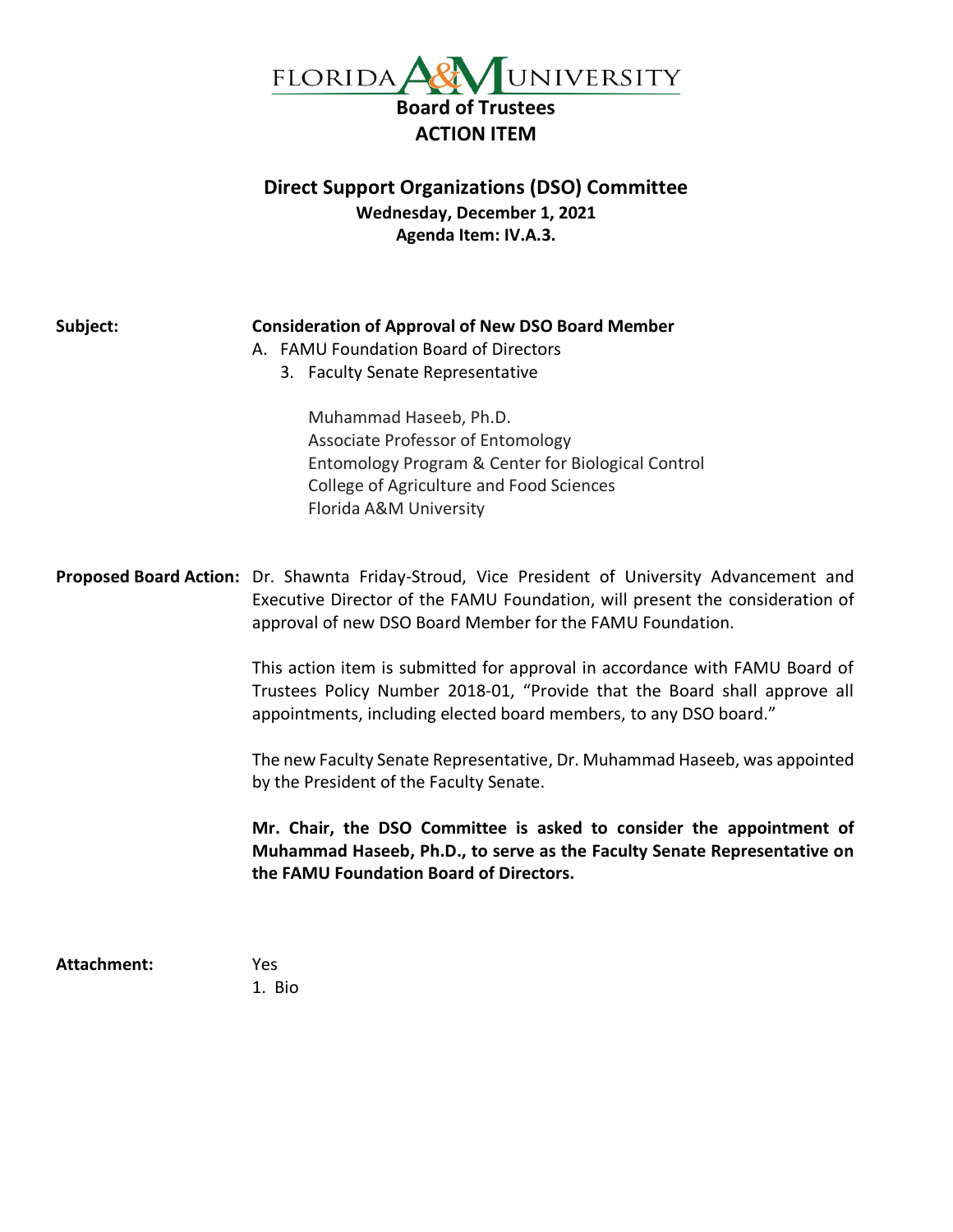

## **Biographical Sketch**

#### **Muhammad Haseeb, Ph.D.**

Center for Biological Control College of Agriculture and Food Sciences Florida A&M University, 1740 Martin Luther King, Jr., Blvd. 308 Perry-Paige Building (South), Tallahassee, FL32307-4100 Telephone: (850)-412-7060; Fax: (850)-412-7263 Email: muhammad.haseeb@famu.edu

#### **Education**

| <b>Degree</b> | <b>Institution</b>         | Year | <b>Major</b> |
|---------------|----------------------------|------|--------------|
| Ph.D.         | Chiba University, Japan    | 2001 | Entomology   |
| M.S.          | Gomal University, Pakistan | 1991 | Entomology   |
| B.S.          | Gomal University, Pakistan | 1989 | Entomology   |

**Postdoctoral Fellow:** AgriLife Research and Extension Center, Texas A&M University, 2001.

**Personal Statement:** Muhammad Haseeb is Associate Professor in the Center for Biological Control, College of Agriculture and Food Sciences, Florida A&M University. The focus of his research is to develop pest management strategies for effective management of invasive and established pest insects in specialty crops. In his current assignment, Haseeb is charged with investigating and developing and implementing pest management strategies for pepper weevil, red palm weevil, plum curculio, American palm weevil, Spotted Wing Drosophila, Southern Green Stink bug, Whiteflies, Asian Longhorned Beetle, and Emerald Ash Borer as components of IPM. He is responsible for planning, conducting, interpreting, and reporting research findings. He often takes a leadership role on projects with entomologists, soil scientists, horticulturists, and agronomists in domestic and international settings (China, Indonesia, Caribbean countries, South Africa, Zambia, and Switzerland) to manage potential invasive and exotic established insect pests. The overall objectives of his extension and outreach is to impart training to stakeholders and clientele with respect to crop productivity and profitability. The major objective of his teaching assignment is to develop and offer graduate and undergraduate courses in the entomology discipline.

### **Professional Experience:** > 25 Years.

Associate Professor: Center for Biological Control, CAFS, Florida A&M University, Tallahassee, Florida (August 2021 to Present).

- **1.** Assistant Professor: Center for Biological Control, CAFS, Florida A&M University, Tallahassee, Florida (August 2016 to July 2021).
- **2.** Research Associate: Center for Biological Control, CAFS, Florida A&M University, Tallahassee, Florida (28 November 2001 to July 2016).

#### **Numerous Honor & Awards**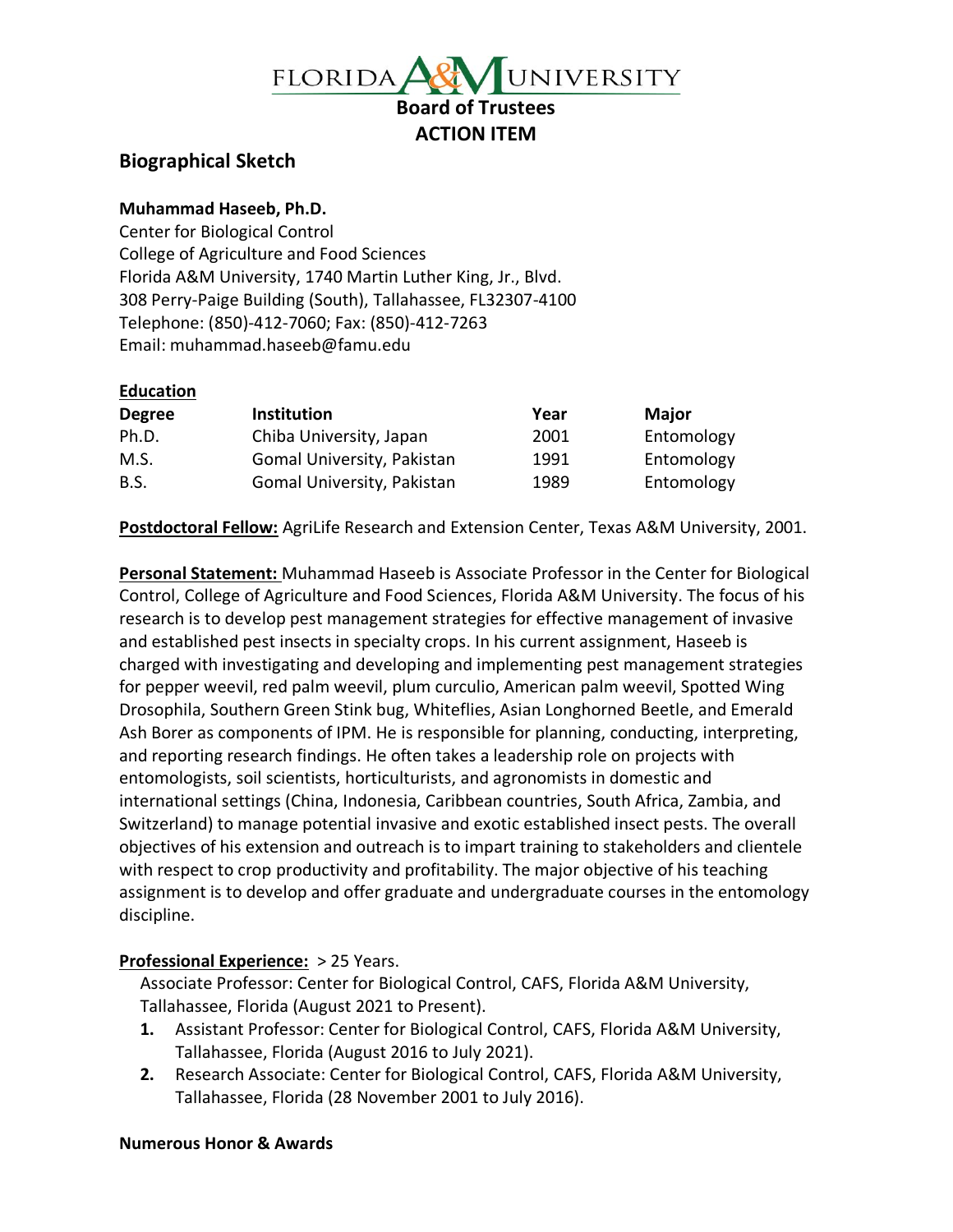

# **Direct Support Organizations (DSO) Committee Wednesday, December 1, 2021 Agenda Item: V.**

**Subject:** Update on Divisional Activities

#### **Background Information and Summary:**

Dr. Shawnta Friday-Stroud will provide an update on Divisional activities.

#### **A. FY 2021-22 University Advancement Updates**

- **FY 2021-2022 Fundraising as of October 31, 2021**
	- **Progress as of October 31, 2021: Raised \$11,125,690.75 (93% of \$12 Million)**
	- New Cash Goal \$8.250M **Current - \$10,974,381.03 (133%)**
	- Planned Gifts Goal -\$1.95M **Current - \$0 (0%)**
	- Pledges Goal \$4.8M **Current - \$151,309.72(3%)**
	- Pledge Collections **Current - \$127,857.42**
- **SUS Alumni Giving Rates**
- **Comparative Analysis of other Advancement Departments**
- **University Advancement Staffing Proposal**

#### **B. DSO Updates**

- **1. FAMU Foundation, Inc.**
	- A FAMU Foundation Board of Directors Meeting was held on November 17-20, in Orlando, FL, in conjunction with the Florida Classic.
	- The Investment Portfolio balance as of September 30, is \$156,390,481.23.
	- The Endowment balance as of September 30, is \$115,184,438.06.